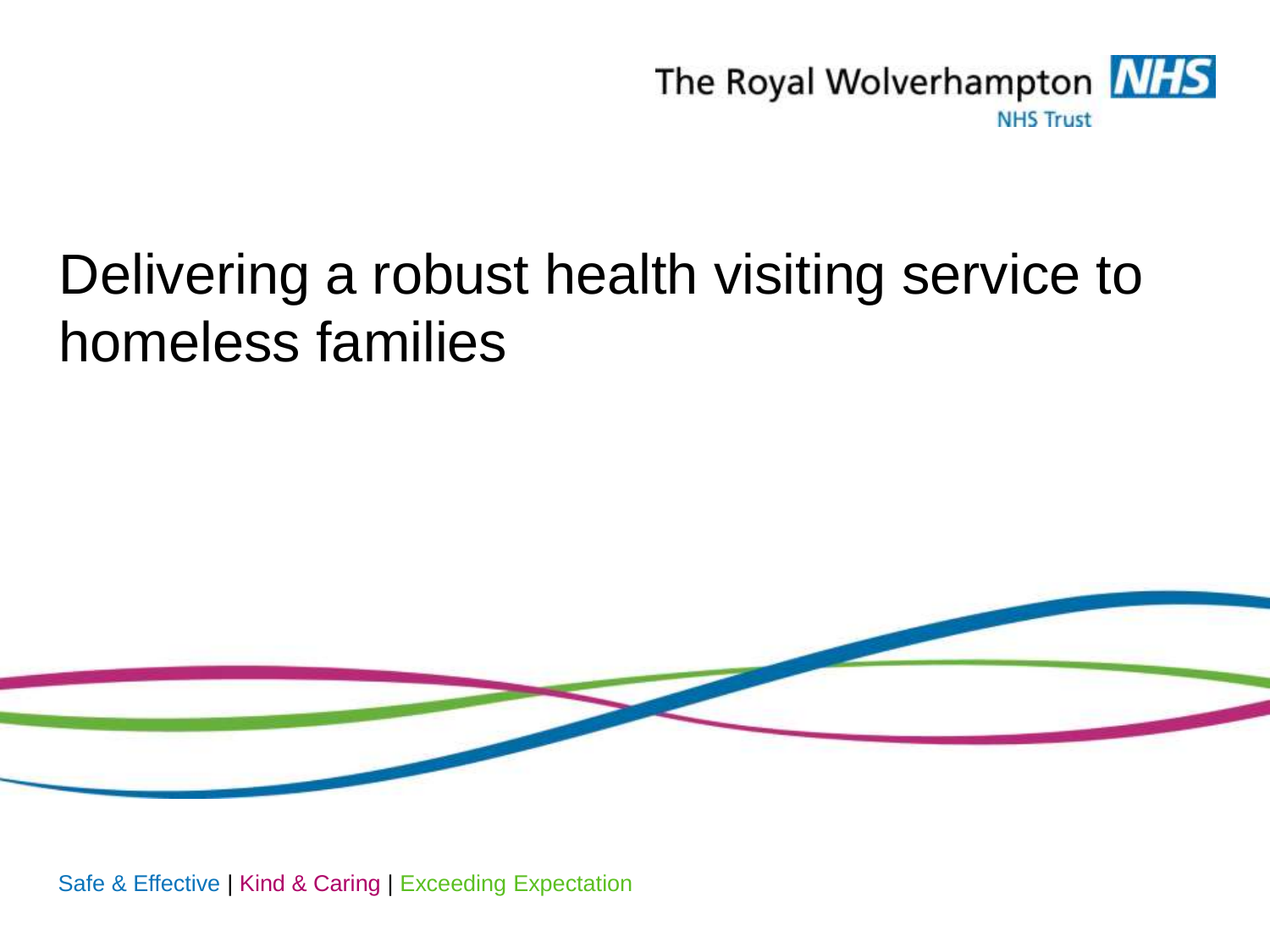

#### Learning outcomes

- To gain an overview of the role To explore the issues facing homeless families
- To understand the challenges in addressing complex unmet health needs To give an insight into the family journey To demonstrate positive outcomes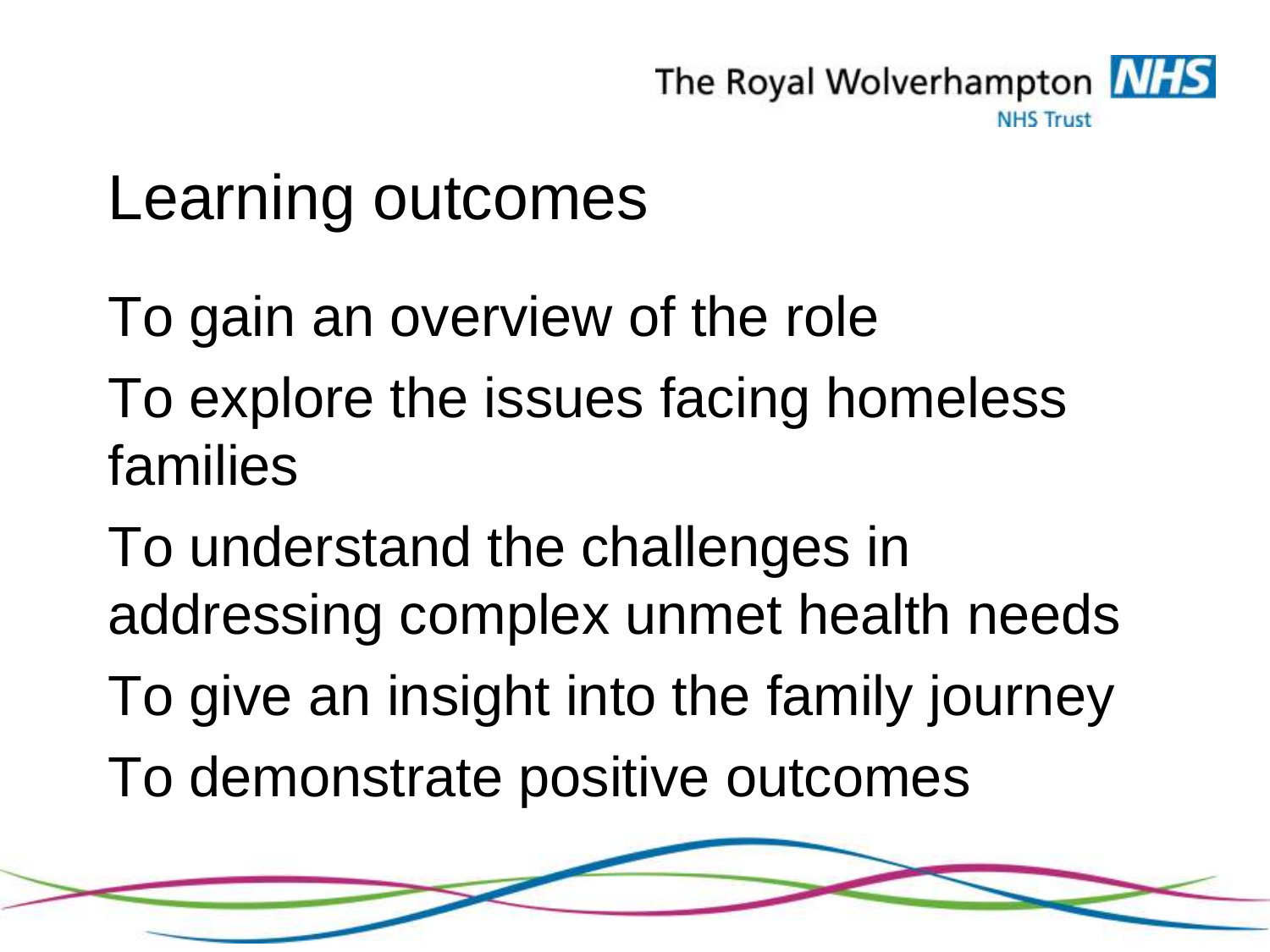

#### My career

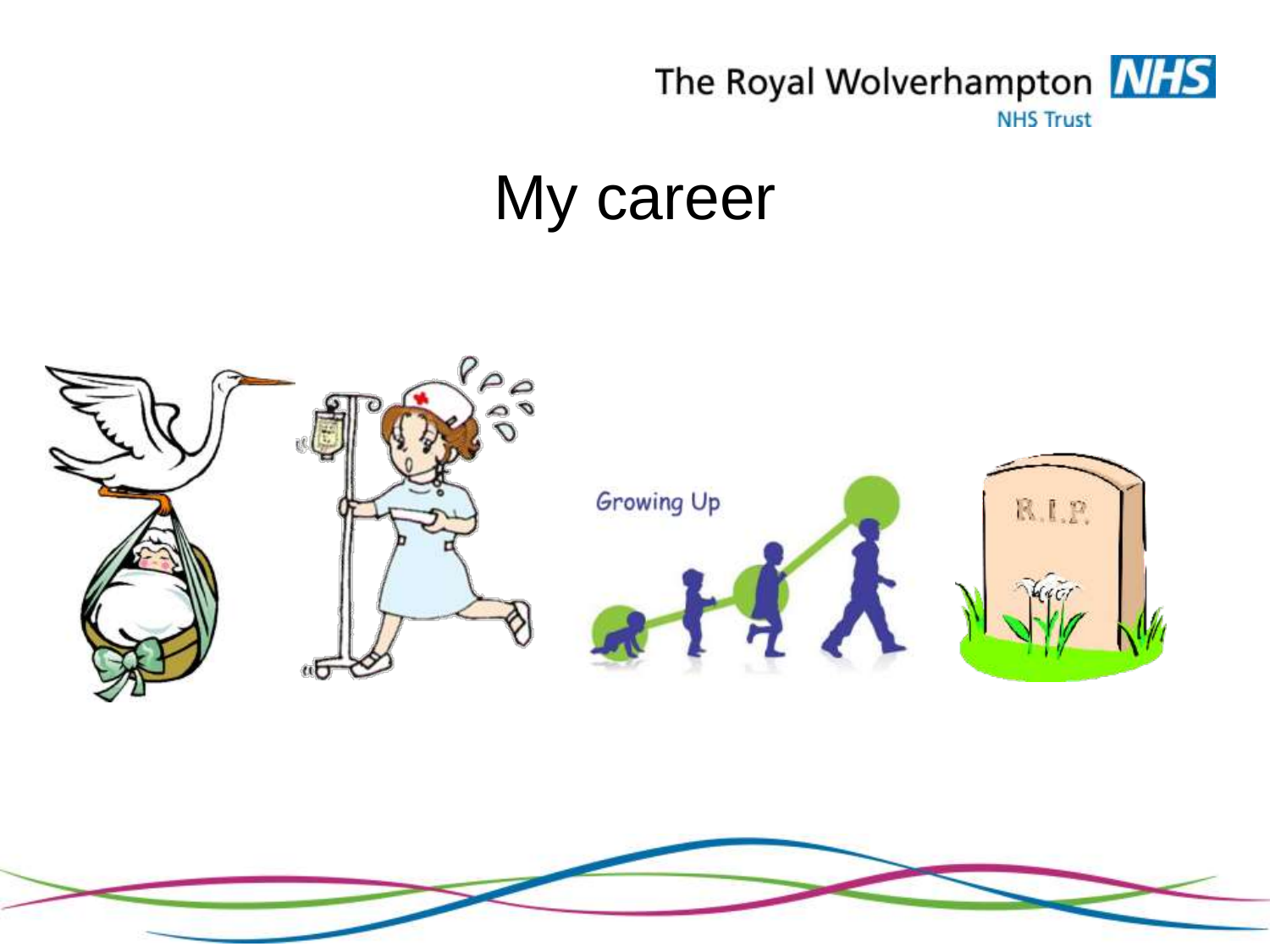

#### Is this a picture of homelessness?

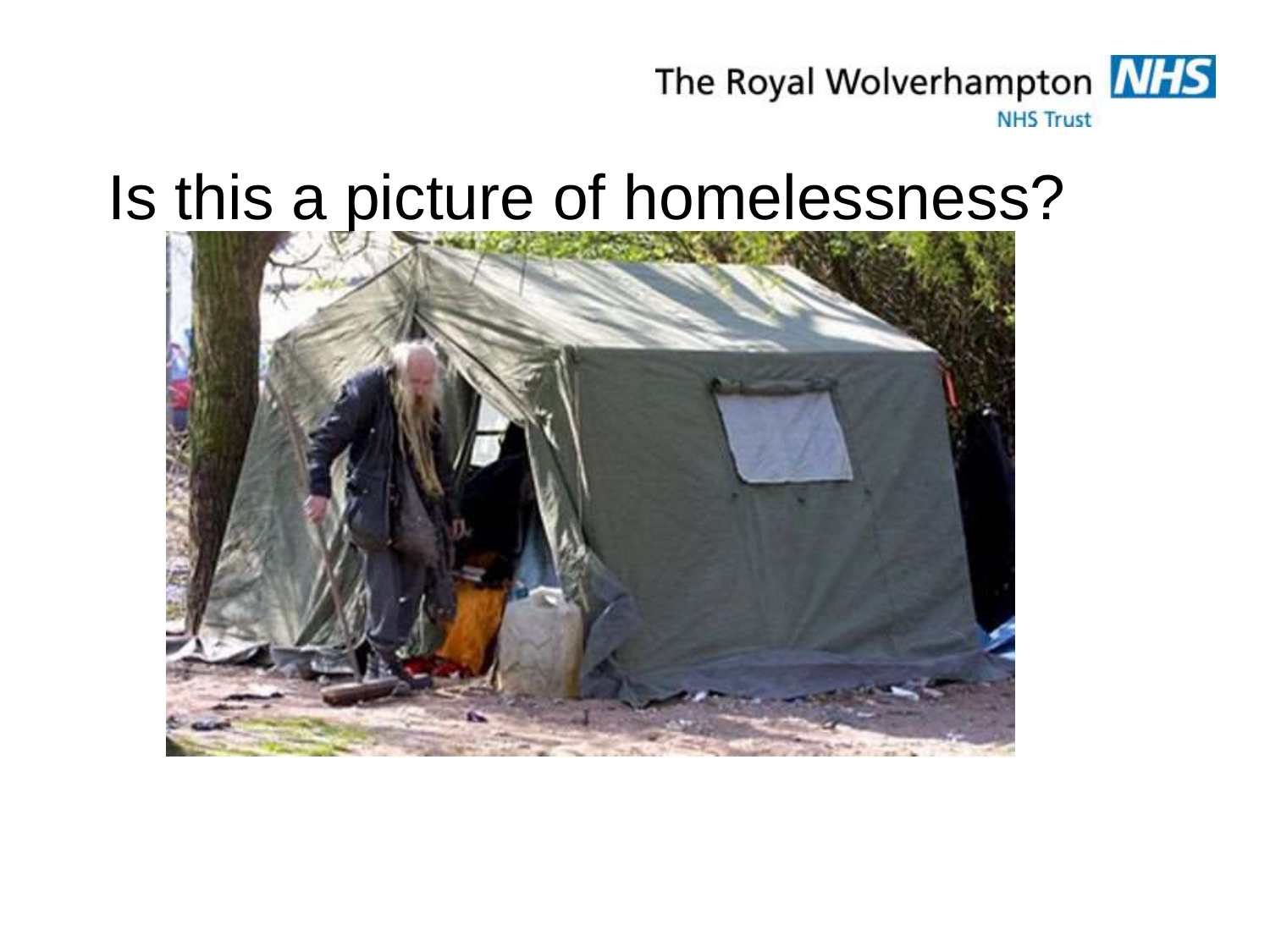

### Why families become homeless

End of tenancy Financial problems Loss of job Divorce/separation Violent relationship breakdown **Dispute** Emergency (fire/flood/storm)

y Huise

н

H

**The average house price in 1971 was £5,600**

**2011 was £245,300**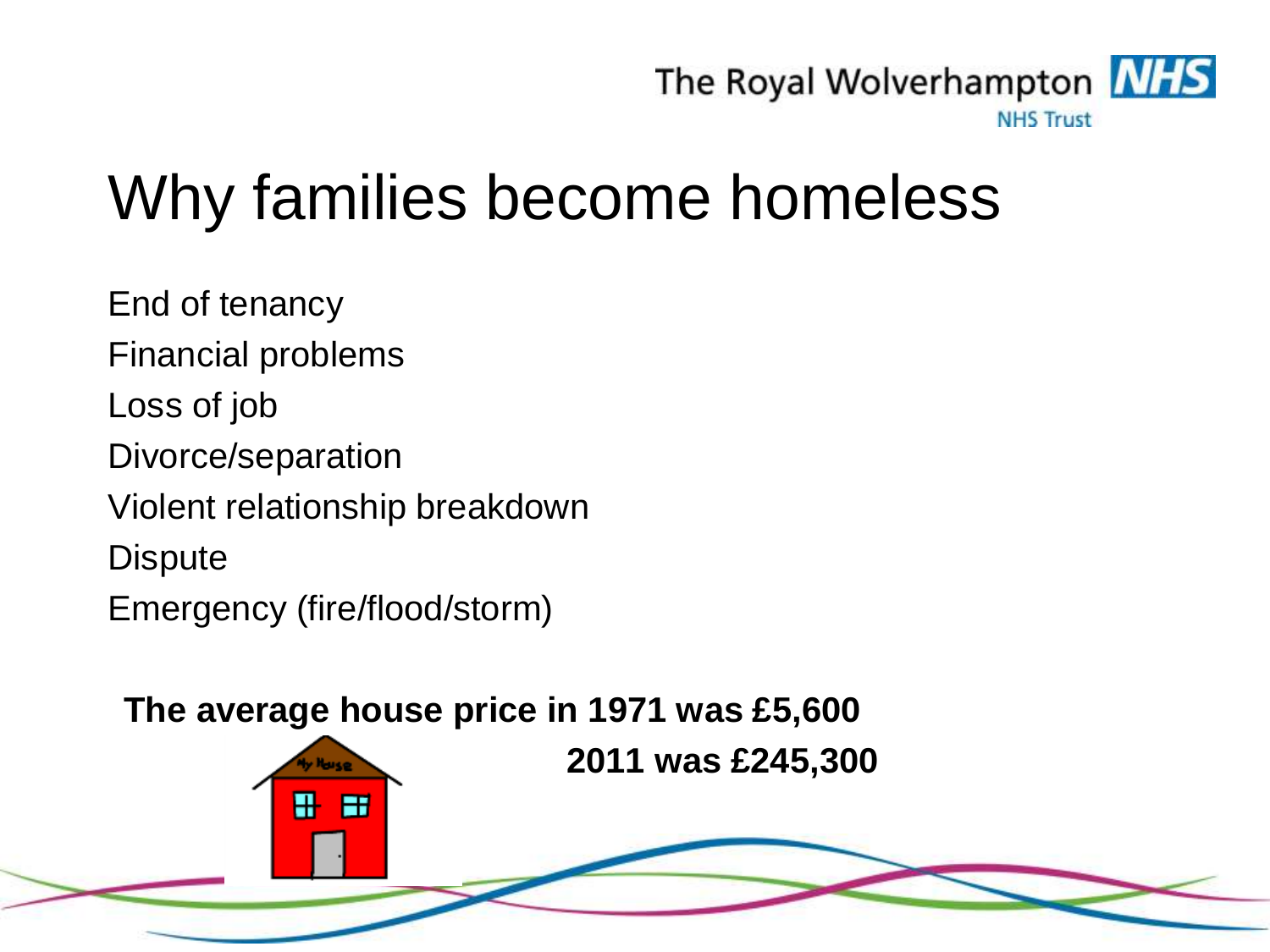

Priority groups for emergency housing.

**Families with children ( In full time education)**

- **Expectant mothers**
- **Homeless due to violence or harassment**

Care leavers aged 18-21

Vulnerable adults

16-17 and non entitled to social care support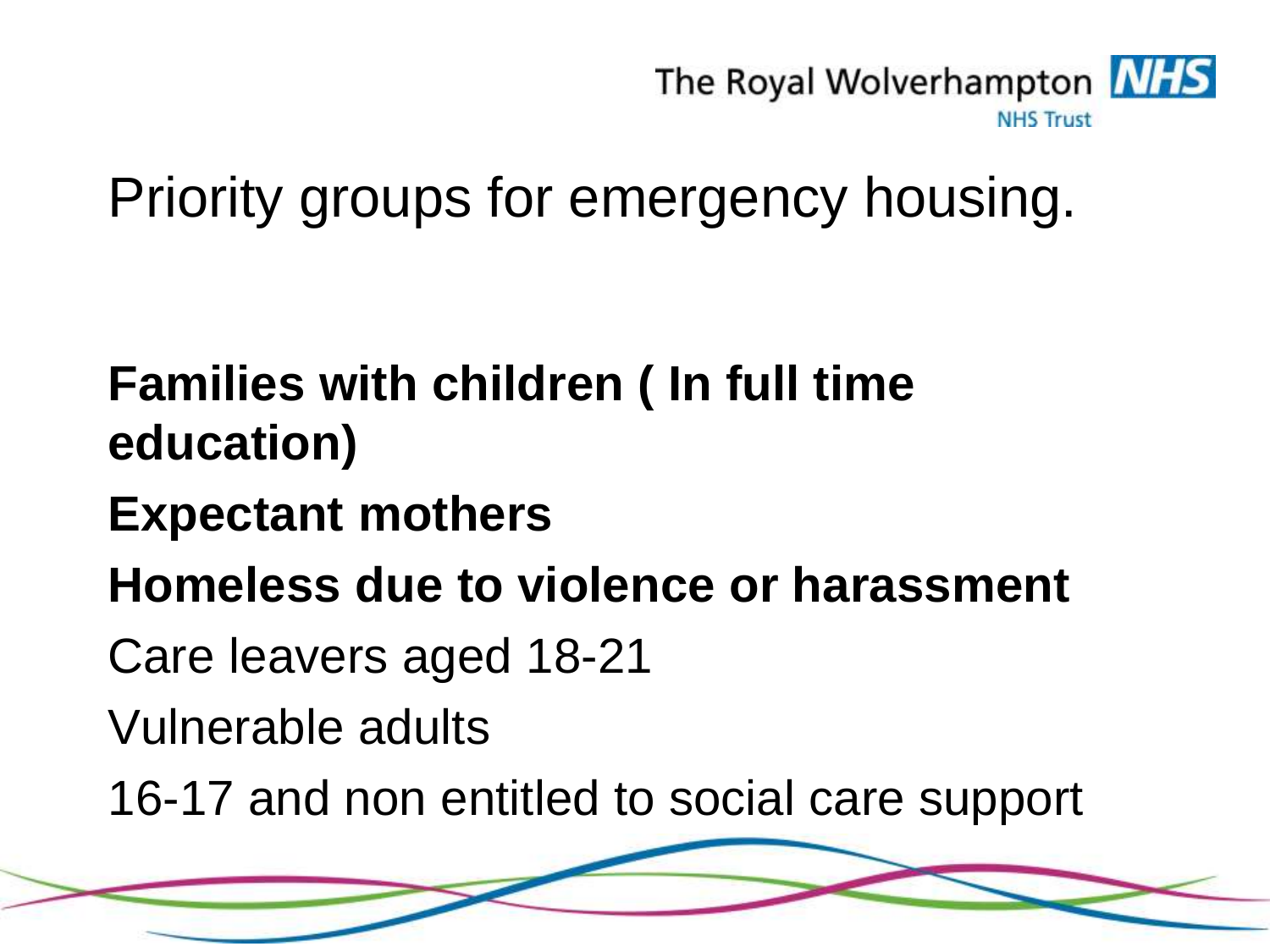

#### **NHS Trust**

### Wolverhampton's emergency accommodation

- 6 refuges
- 2 hostels
- 1 B&B
- 1 guest house
- 1 safe house

Over 60 allocated properties across the city (owned by local council) Hotel (occasionally used)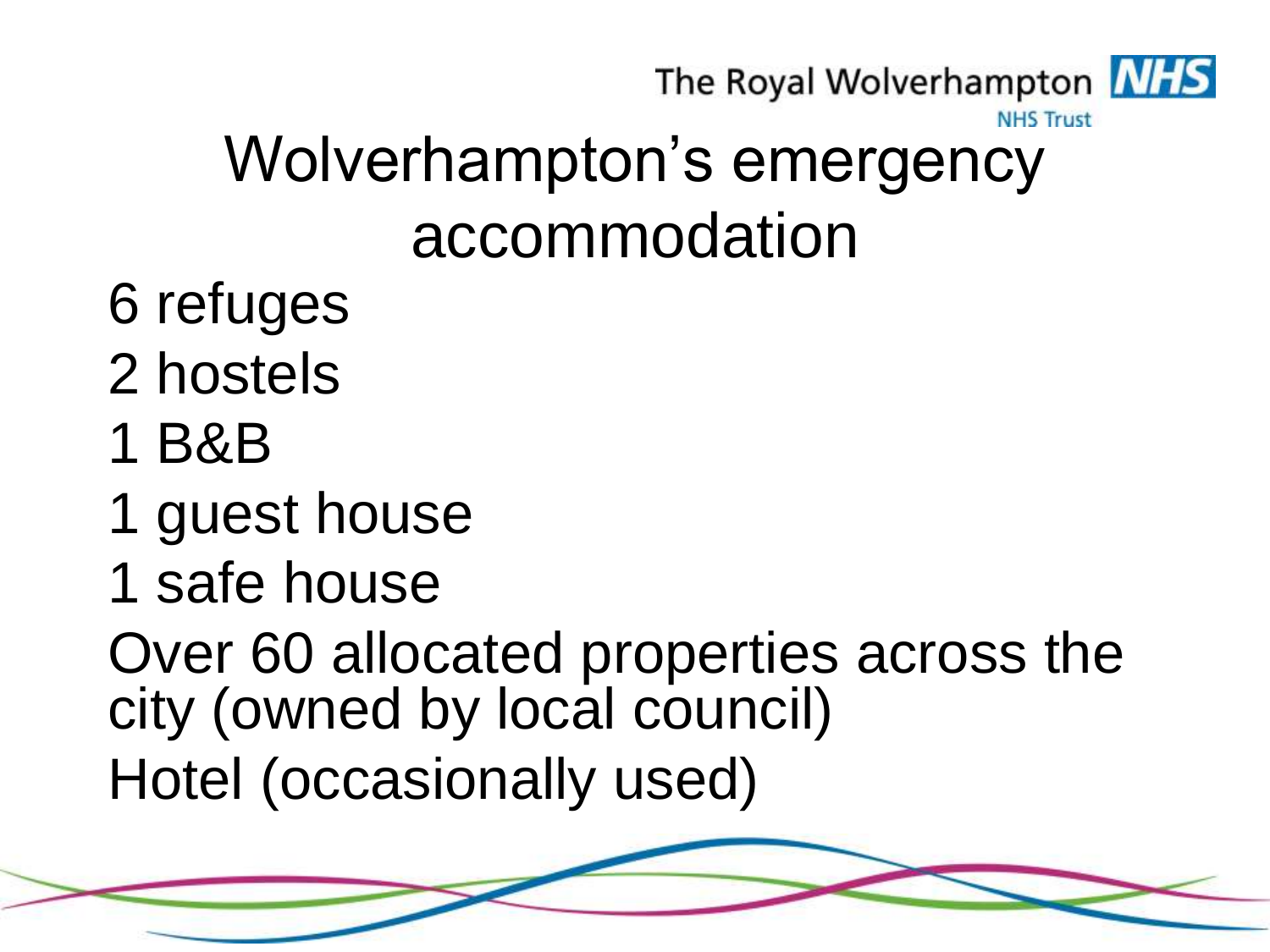

#### The Wolverhampton picture



Has a population of 252,000

450 children per year are part of a homeless household Deprivation is higher than average There is a higher than average infant mortality rate

There is a lower than average life expectancy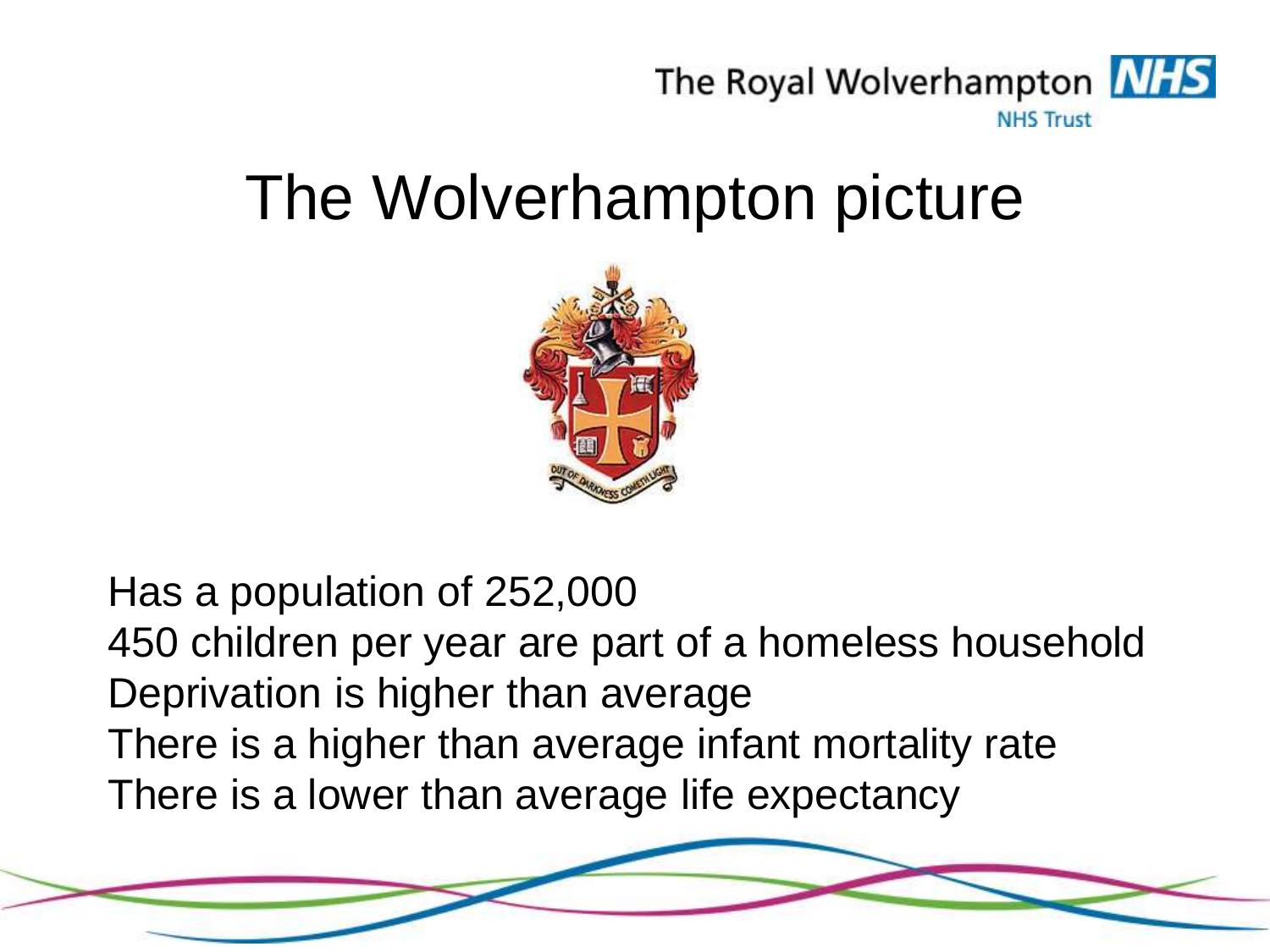

### Family life

#### Homelessness and domestic abuse are life changing events and can happen to anyone

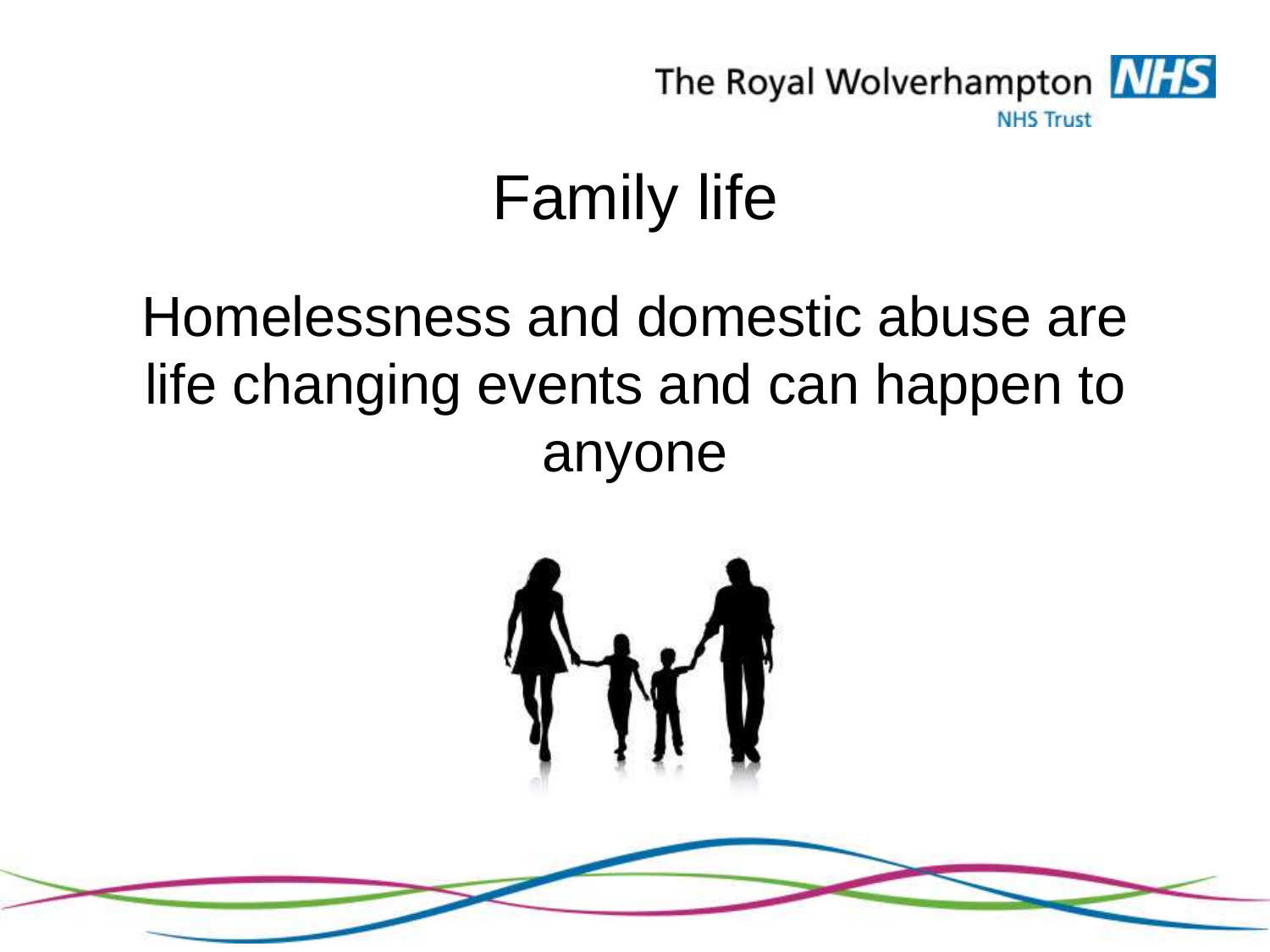

### Hostel living

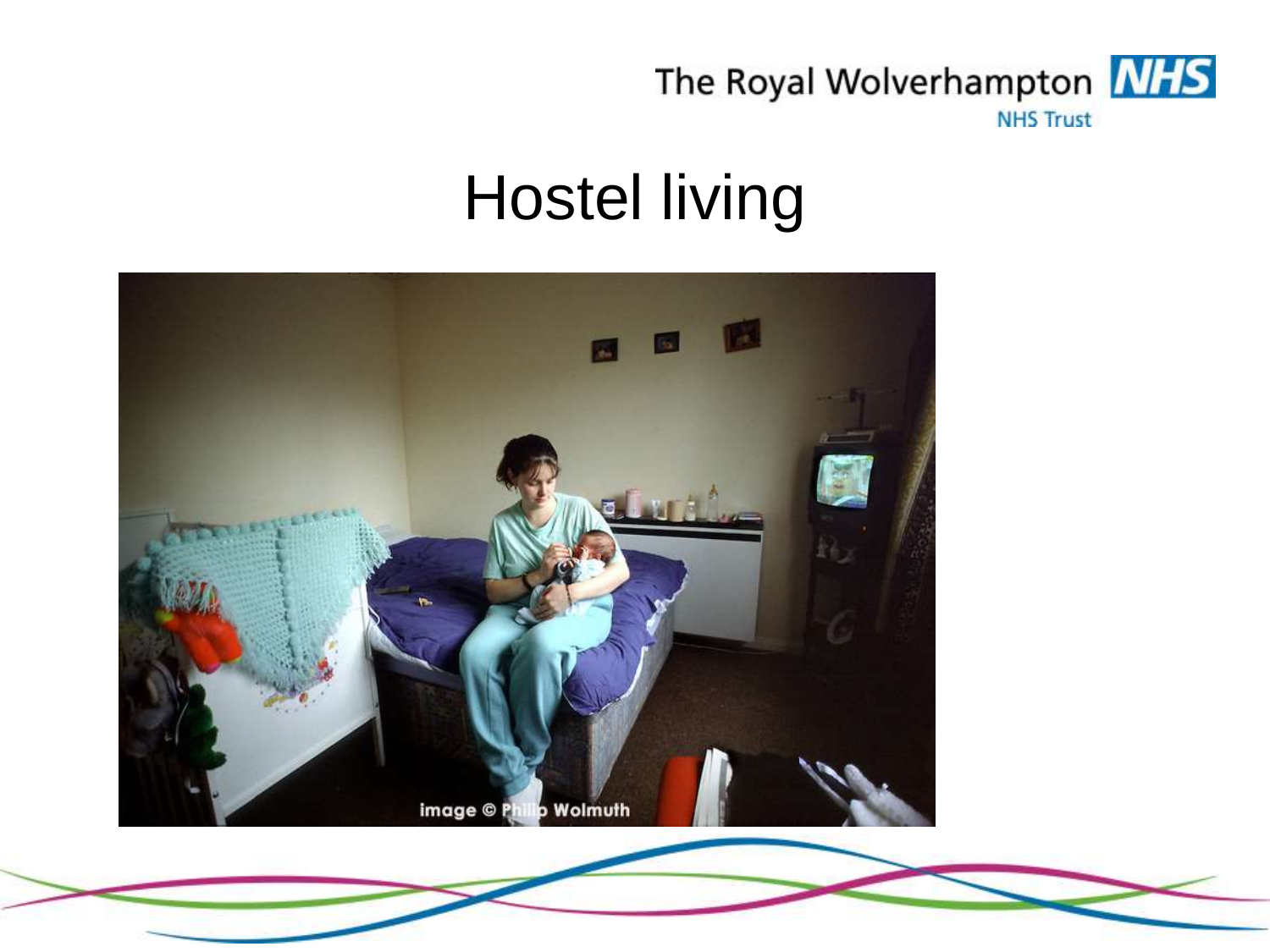









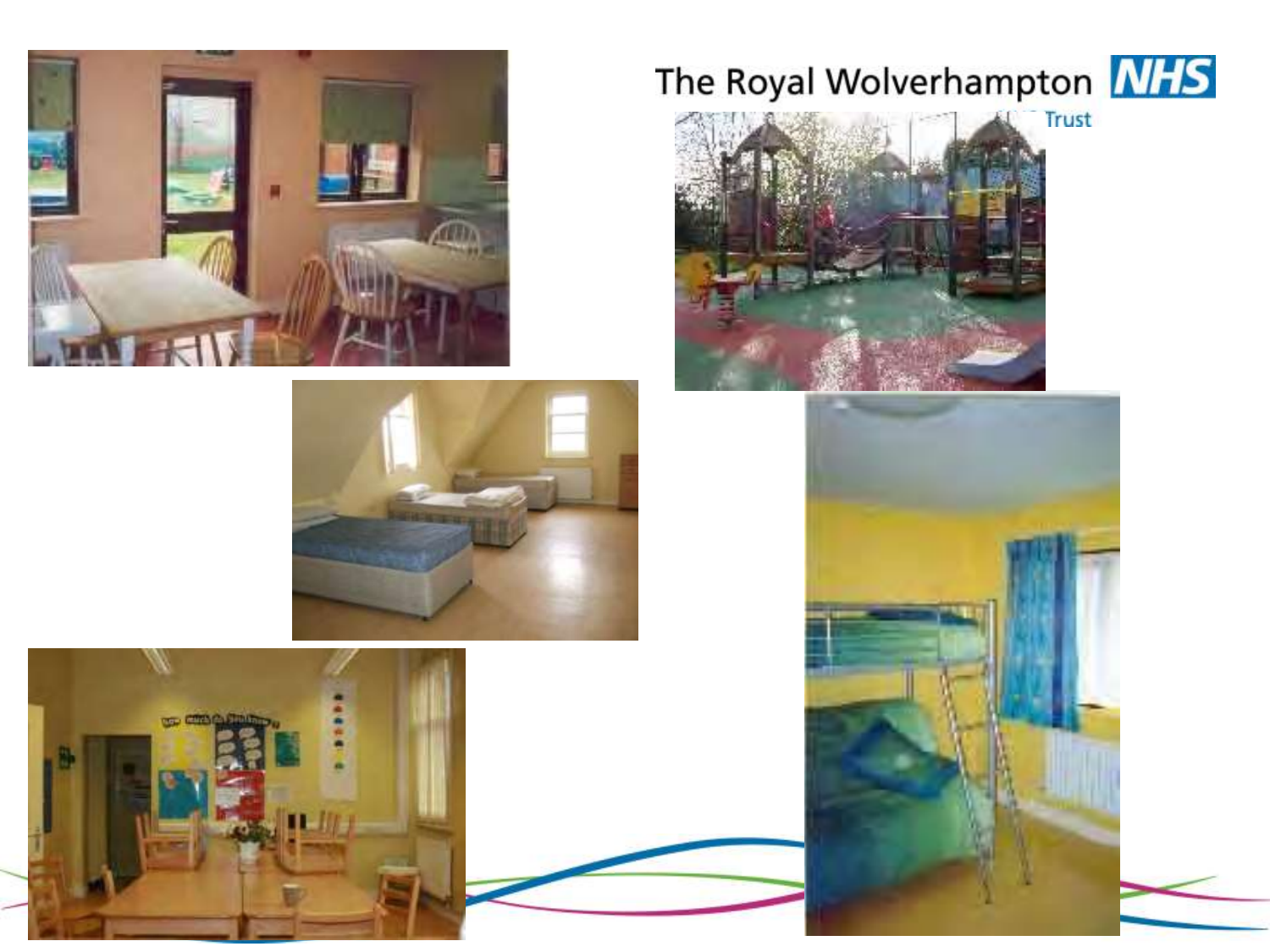## Challenges (for clients)

- Lack of space
- Limited safe play areas
- Noise



- Social isolation
- Financial instability
- Bed sharing
- Communal living

Accident risks Frustration Developmental delay Conflict Mental illness Lack of food Safety issues Infection risk

The Royal Wolverhampton **NHS** 

**NHS Trust**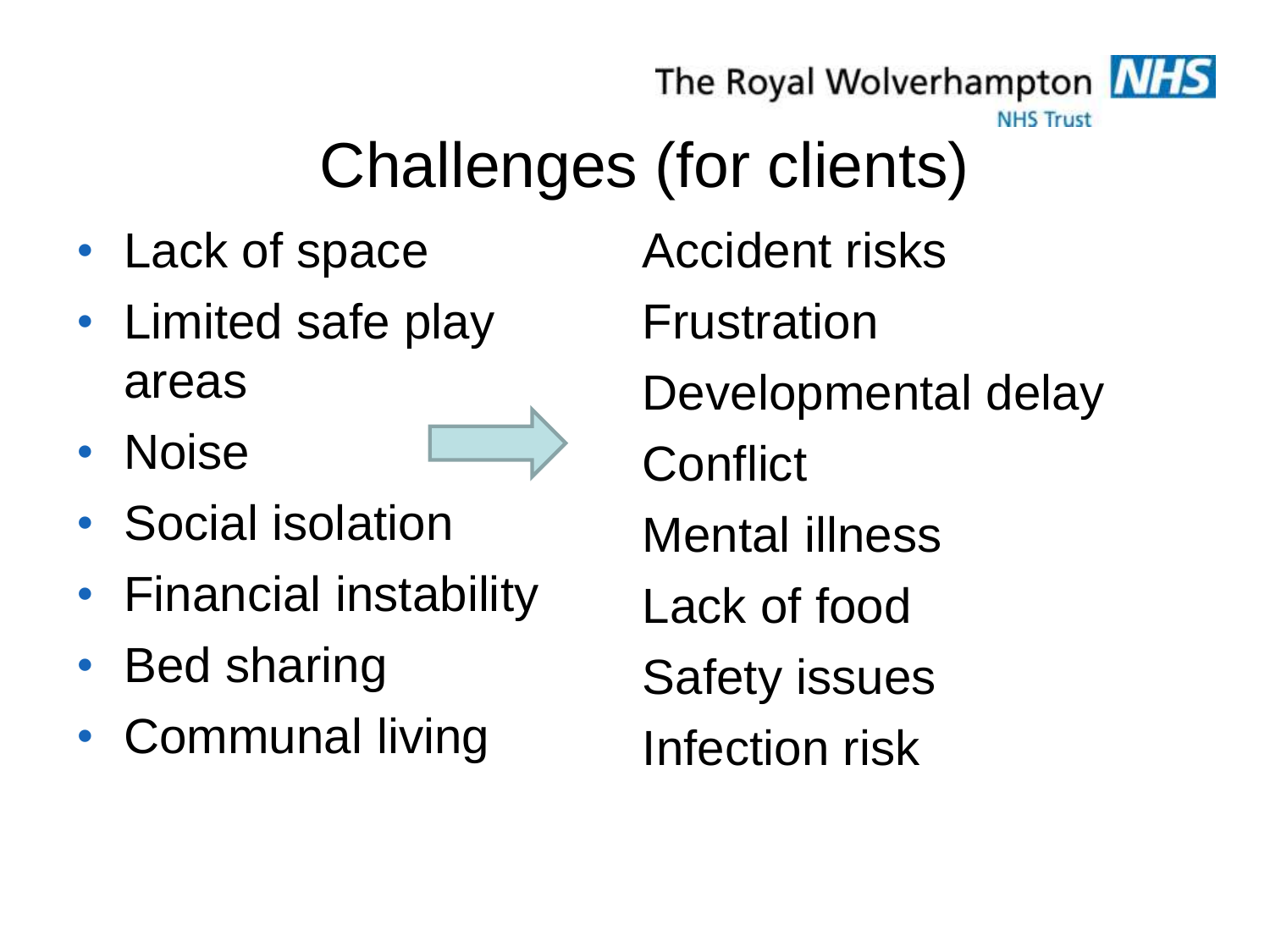

### Package of care

Health visitors currently deliver the healthy child programme which is adopted as the universal minimal care programme to enable children to reach their potential.

#### *5 core contacts include:*

Antenatal contact

New birth visit

6-8 week review

9-12 month review

2-2.5 year review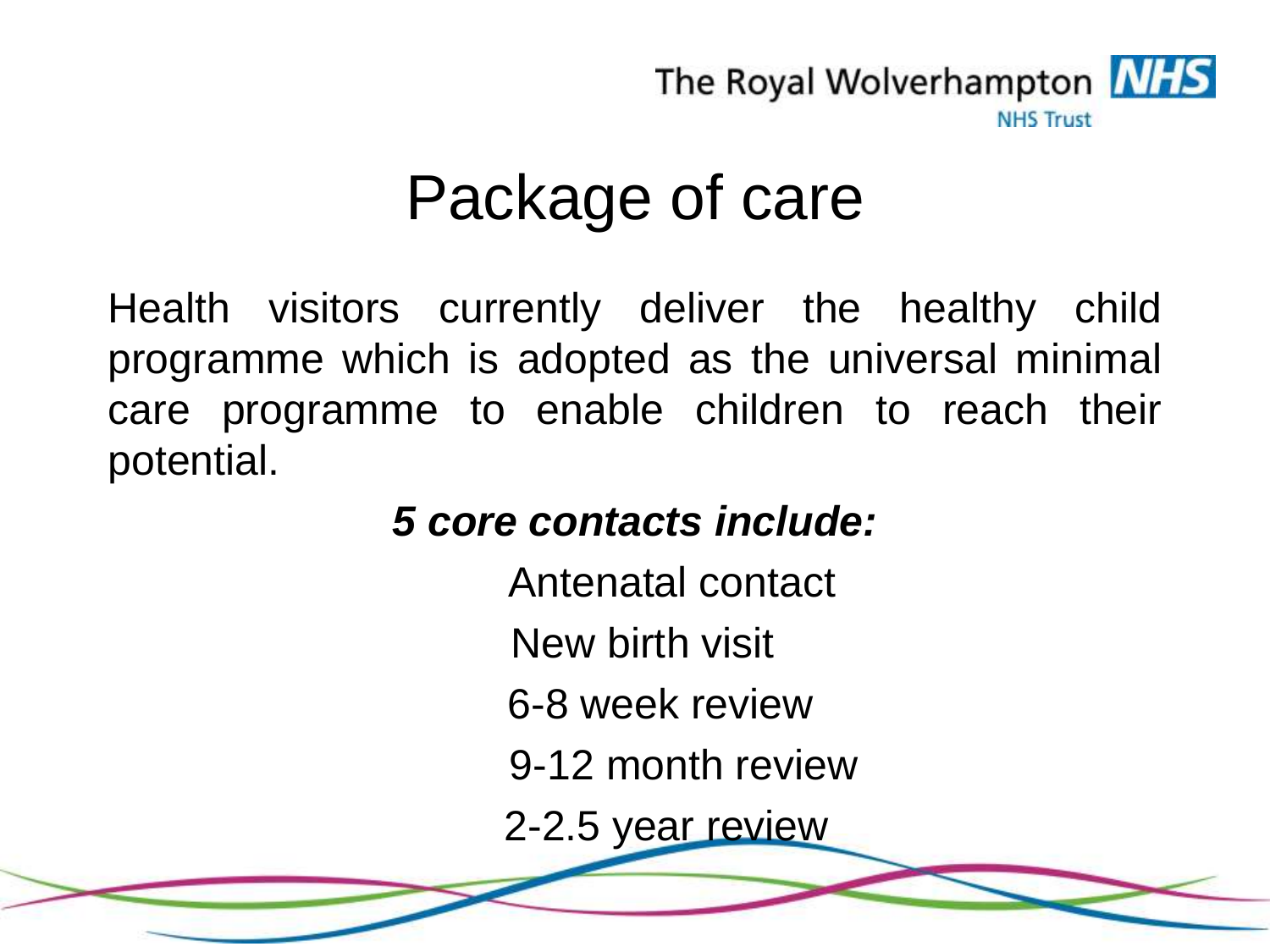

#### Specific package of care

Initial visit (holistic health and social care assessment)

Follow up visits at 1-2 month intervals

"New home" visit prior to handover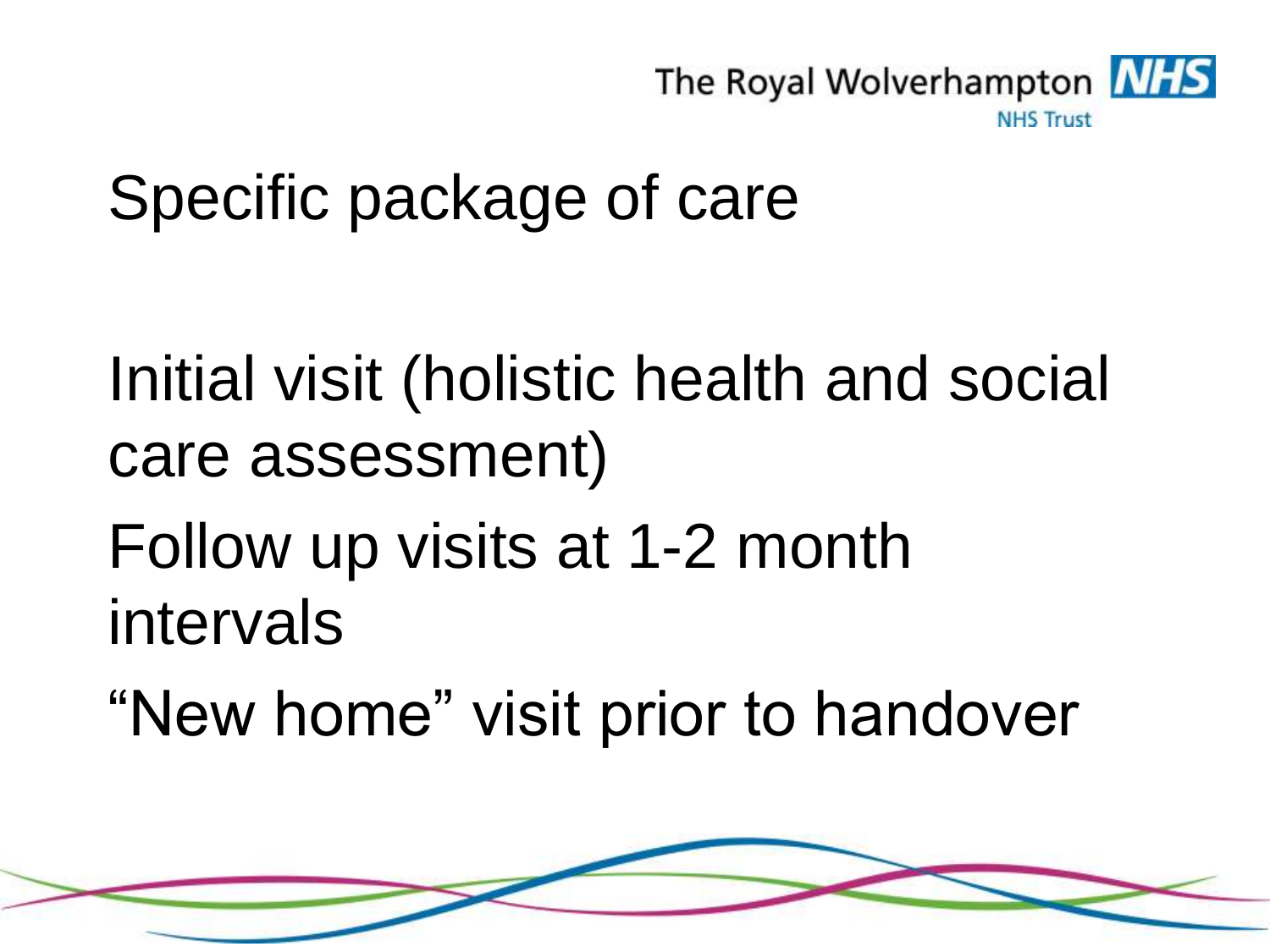

#### **NHS Trust**

### Key health topics

- GP and dental registration
- **Immunisations**
- Nutrition (breast feeding support) and growth
- Maternal mental health
- Developmental progress
- Managing minor illness
- Reducing injury from unintentional accidents
- Supporting parenting/attachment
- Support with nursery and school application
- Signposting to appropriate services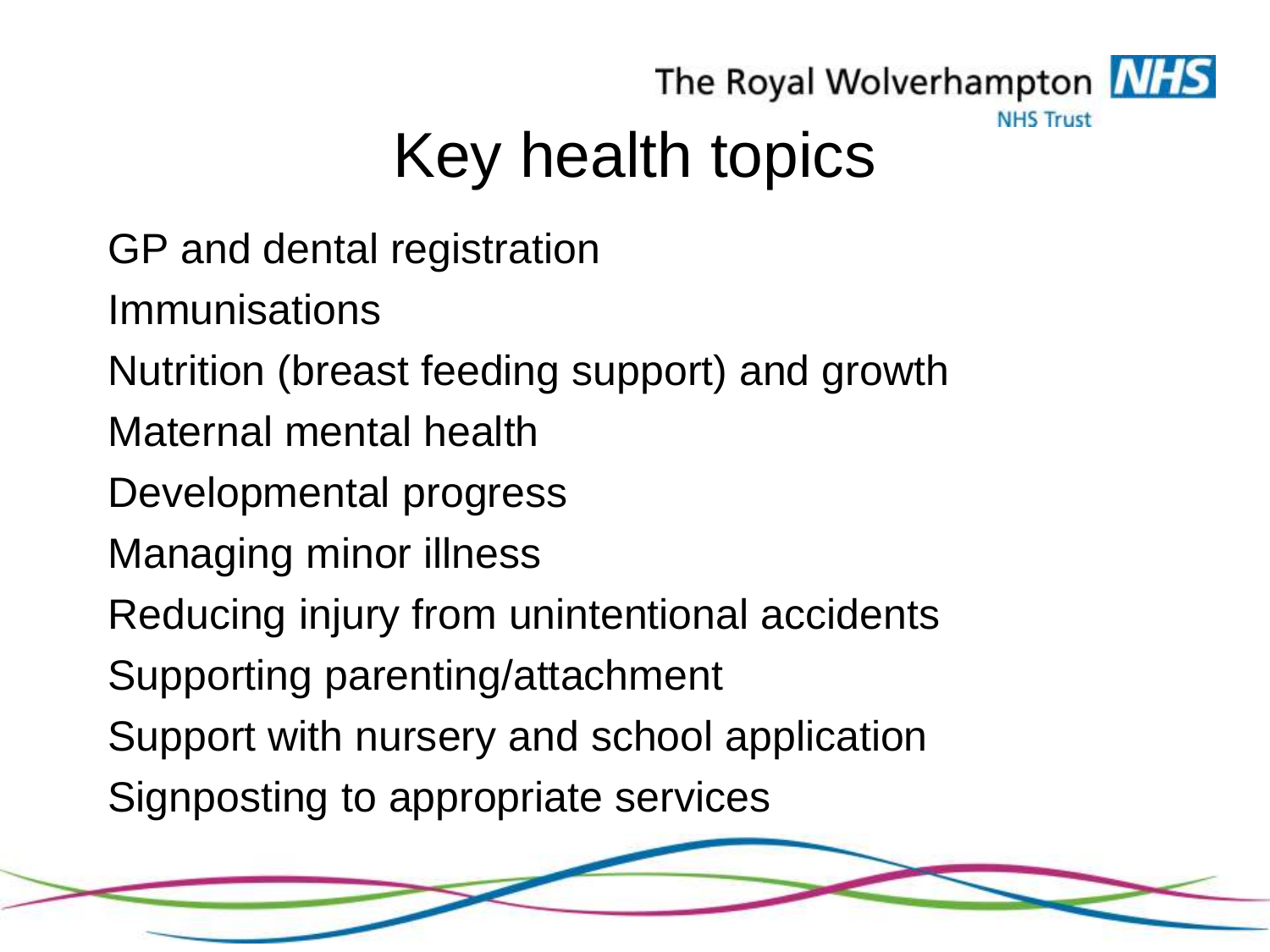

### **Initiatives**

Oral health promotion Fire safety referral scheme Toddler treatment triangle Home safety event Baby play mat project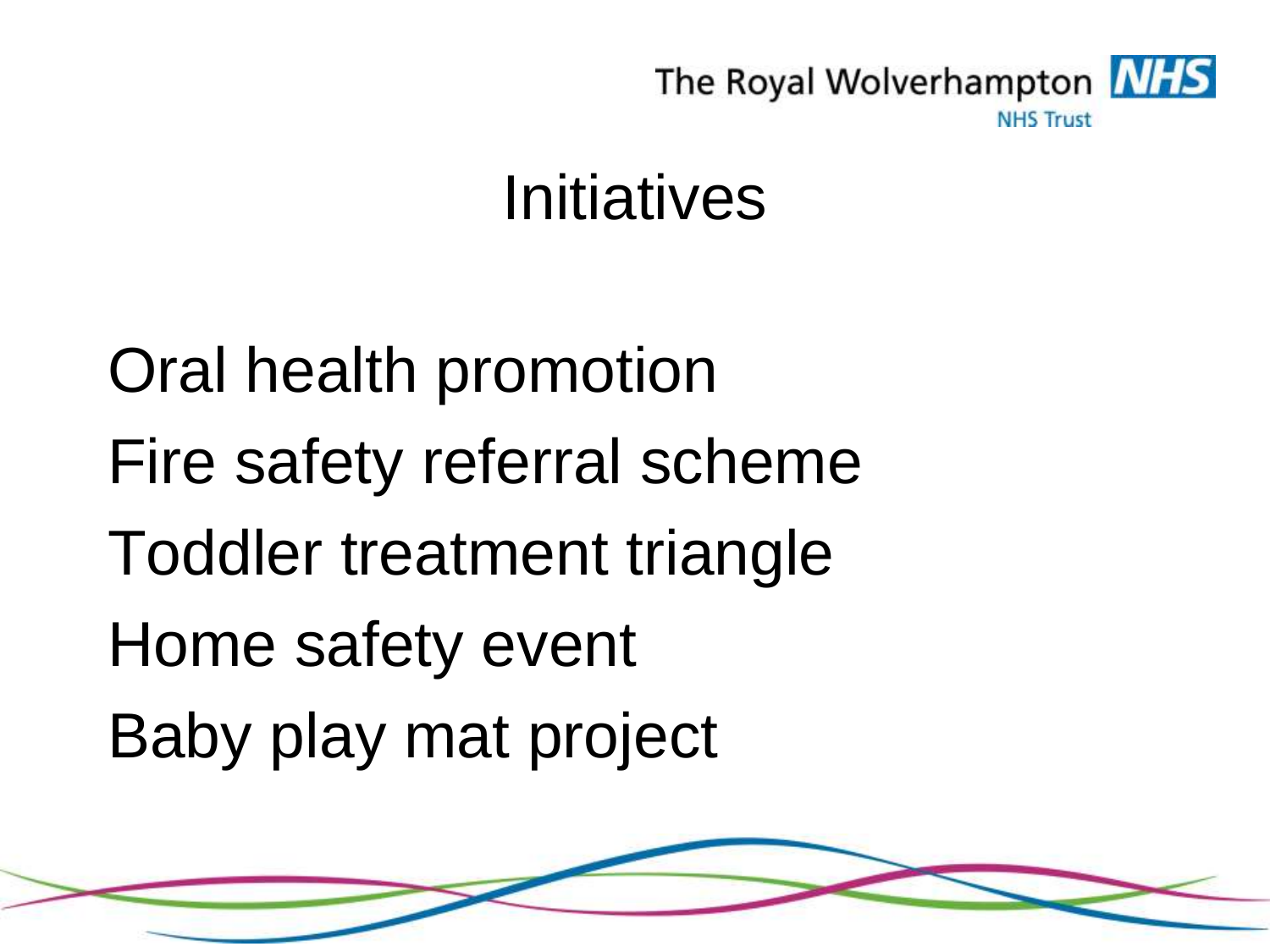#### **Toddler Treatment Triangle**



If you need advice about your infant's health, use the triangle to help you prioritise their health needs and assess the most appropriate services. Most parents can be supported by community services: Health Visitor/Pharmacy/GP rather than attending A&E.

#### **Think Toddler Treatment Triangle**



erhampton **NHS** 

**NHS Trust** 

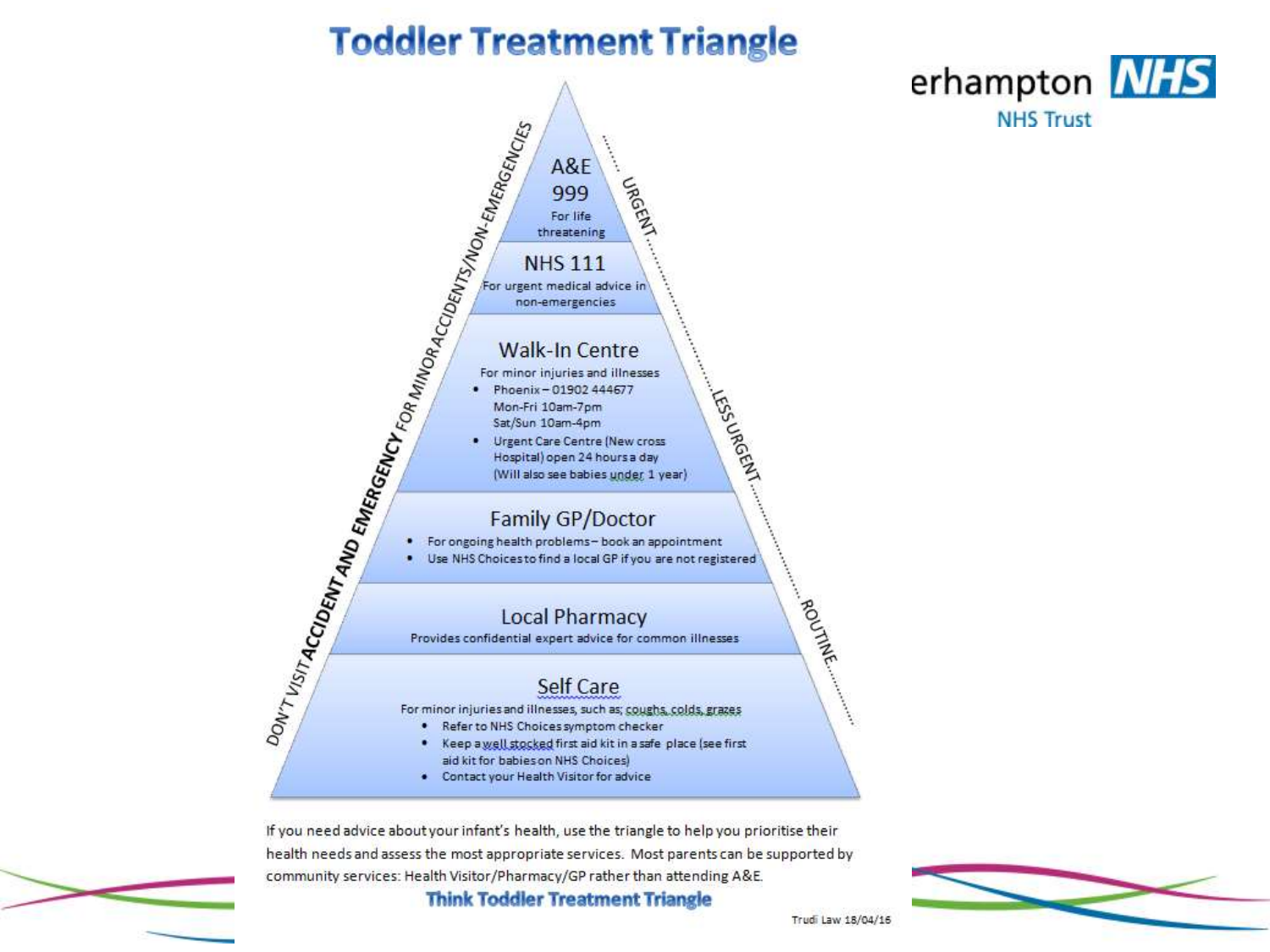#### The Royal Wolverhampton NHS

**NHS Trust** 



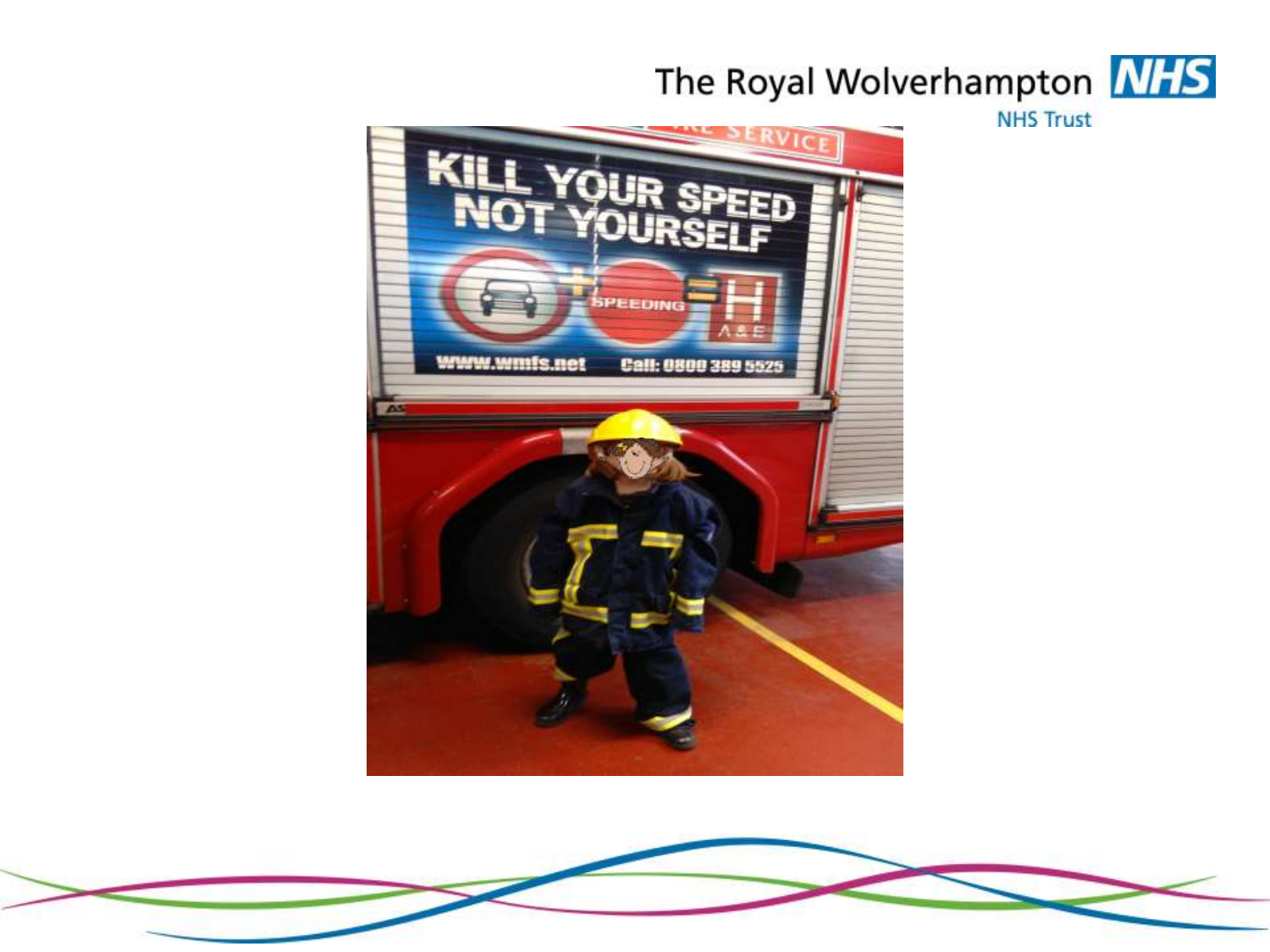

### Baby play mat project

- To promote safe and clean floor **play**
- 40 play mats
- 0-8 months of age
- Tummy time leaflet
- Assessment of development
- Evaluation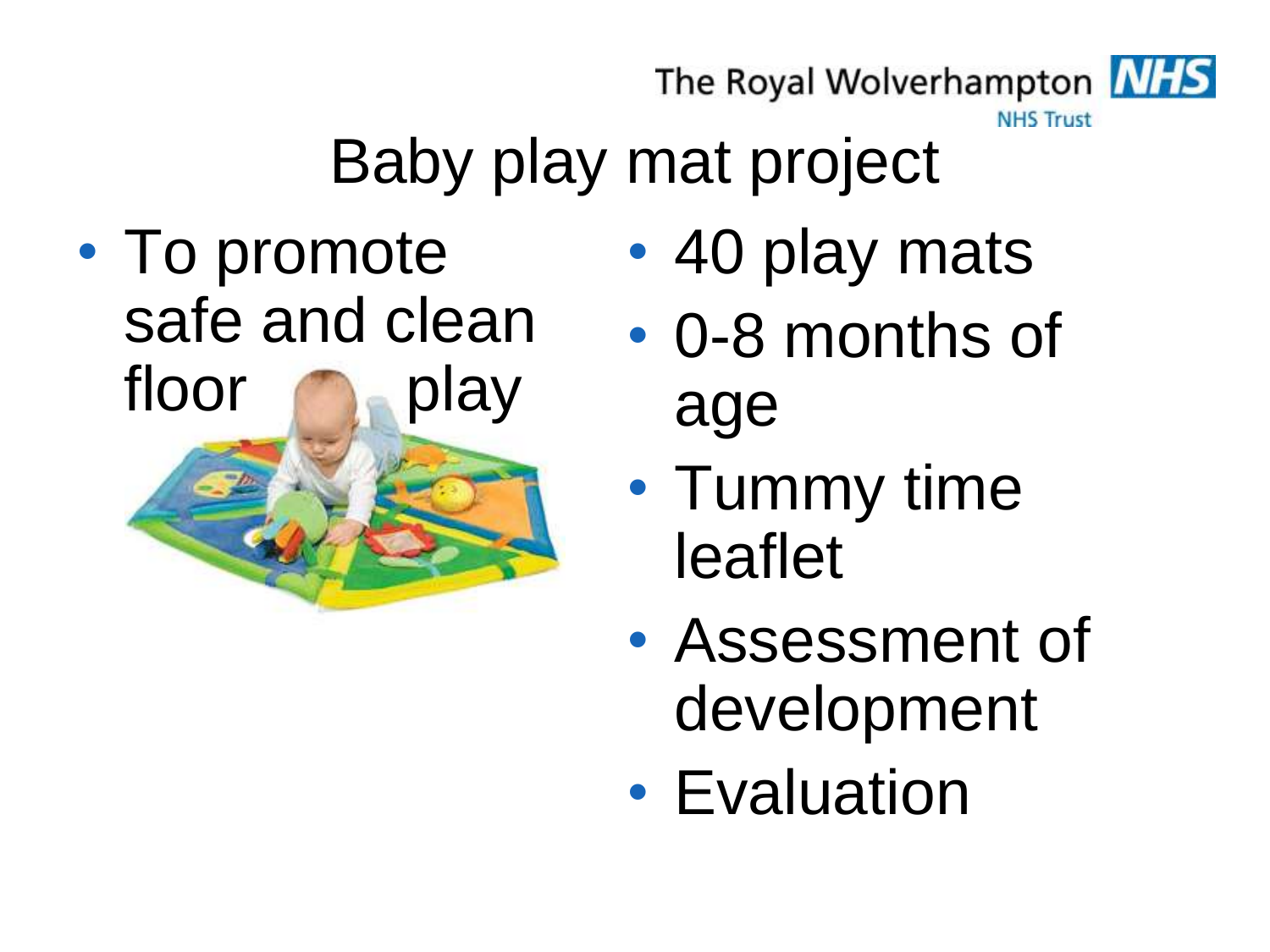

#### Baby play mat-outcomes No incidents of babies rolling off the bed!

- Reduced parental anxiety
- Improved gross motor skills
- Increased parent/child interaction
- Baby enjoys floor play and is happy
- Visual stimulation
- Stimulation of fine motor and personal/social skills

Increased play opportunities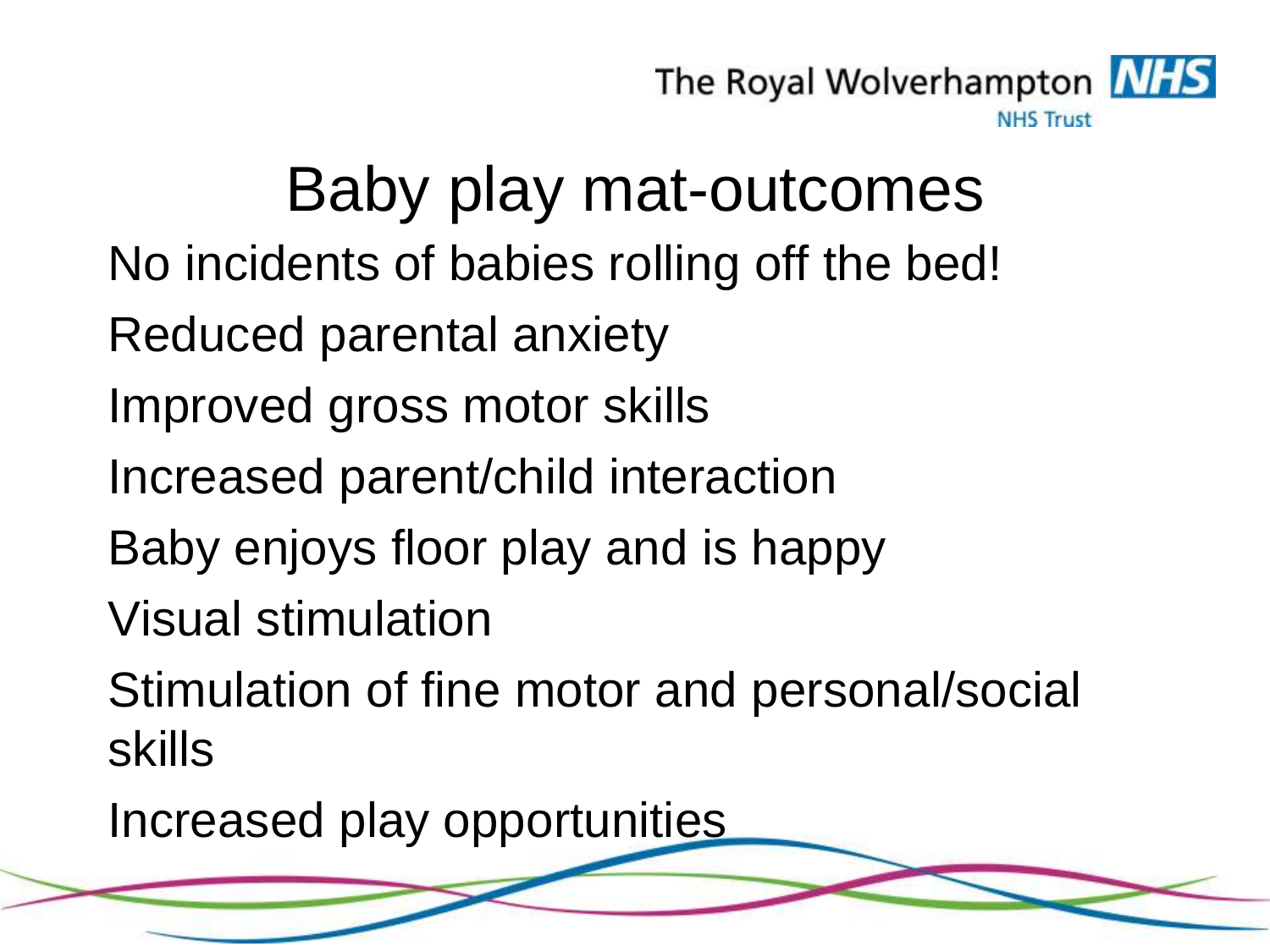#### **Hierachy of needs and homelessness**



lasiow's hierarchy of needs (Abraham Maslow 1943) adapted by T Lew (02/2017)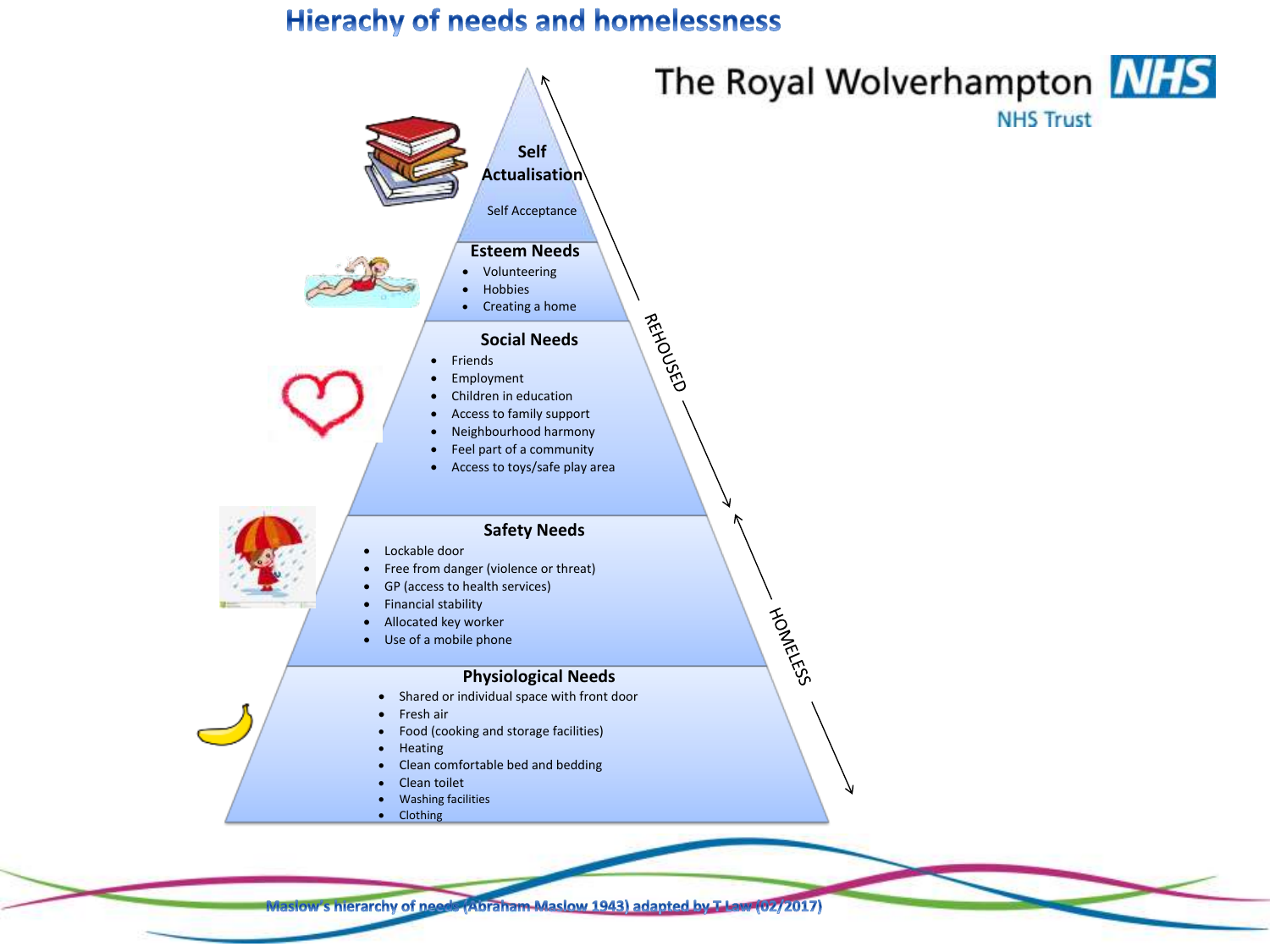

#### In pursuit of happiness



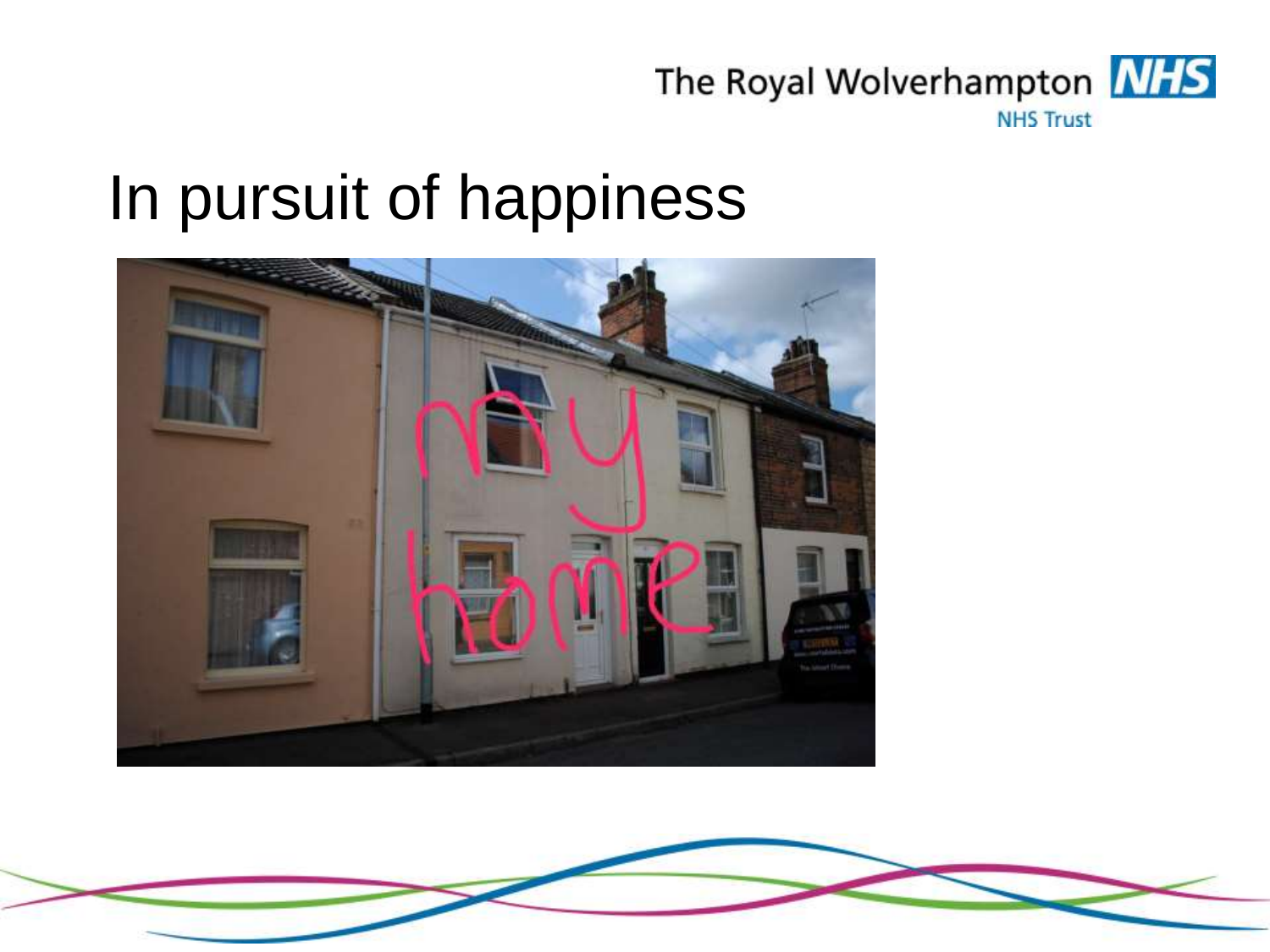

#### Poem entitled "Hope"

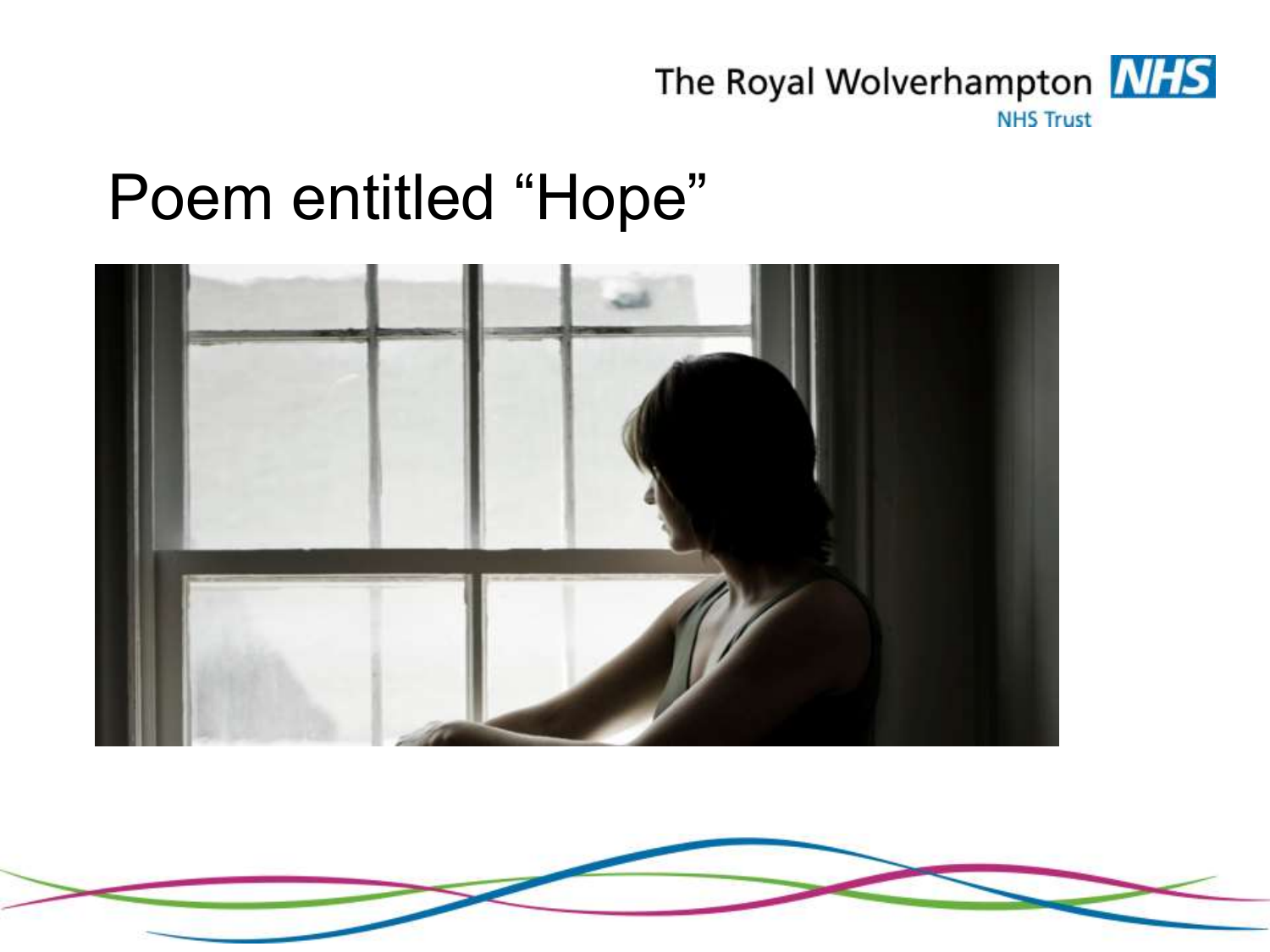

# Trudi Law Specialist Health Visitor 01902 575238 [trudi.law@nhs.net](mailto:trudi.law@nhs.net)